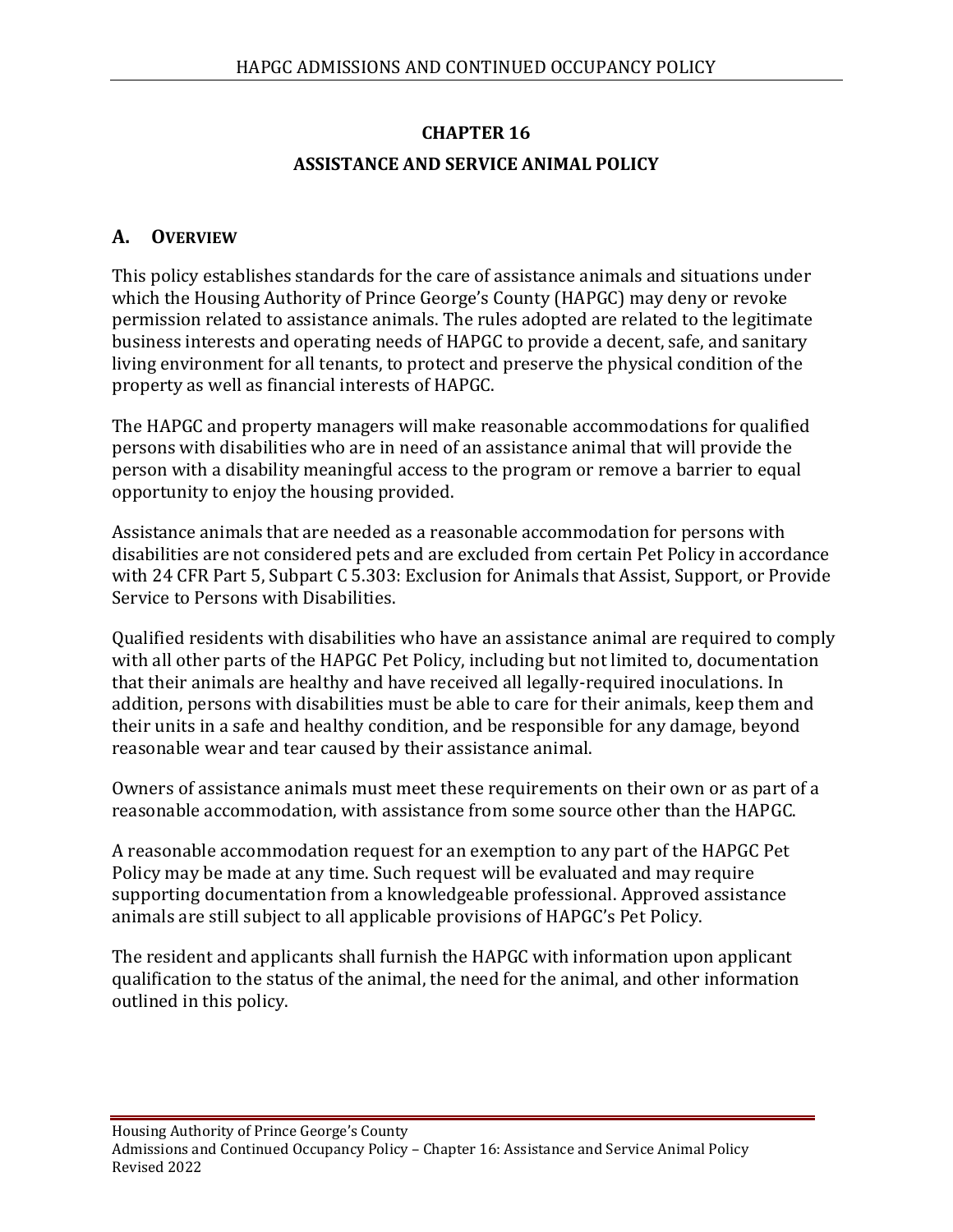#### **B. ASSISTANCE ANIMAL DEFINITION**

Assistance animals are animals that work, provide assistance, or perform tasks for the benefit of a person with a disability, or animals that provides emotional support that alleviates one or moreidentified symptoms or effects of a person's disability. Assistance animals – often referred to as "service animals," "assistive animals," "support animals," or "therapy animals" – perform many disability-related functions, including but not limited to the following:

- Guiding individuals who are blind or have low vision;
- Alerting individuals who are deaf or hearing impaired;
- Providing minimal protection or rescue assistance;
- Pulling a wheelchair;
- Fetching items;
- Alerting persons to impending seizures; or
- Providing emotional support to persons with disabilities who have a disabilityrelatedneed for such support.

#### **Verification of Need for an Assistance Animal**

The Housing Authority will not refuse to allow a person with a disability to have an assistance animal merely because the animal does not have formal training. Some, but not all, animals that assist persons with disabilities are professionally trained. Other assistance animals are trained by the owners themselves and, in some cases, no special training is required. However, the animal must actually perform the assistance or provide the benefit needed by the person with the disability.

The Housing Authority will permit a person with a disability to use and live with an assistanceanimal in accordance with Section 504 of the Rehabilitation Act and the Fair Housing Act unless:

- There is reliable objective evidence that the animal poses a direct threat to the health orsafety of others that cannot be reduced or eliminated by a reasonable accommodation;
- There is reliable objective evidence that the animal would or has caused substantialphysical damage to the property of others;
- The presence of the assistance animal would pose an undue financial and administrative burden to the HAPGC; or
- The presence of the assistance animal would fundamentally alter the nature of HAPGC services.

Housing Authority of Prince George's County

Admissions and Continued Occupancy Policy – Chapter 16: Assistance and Service Animal Policy Revised 2022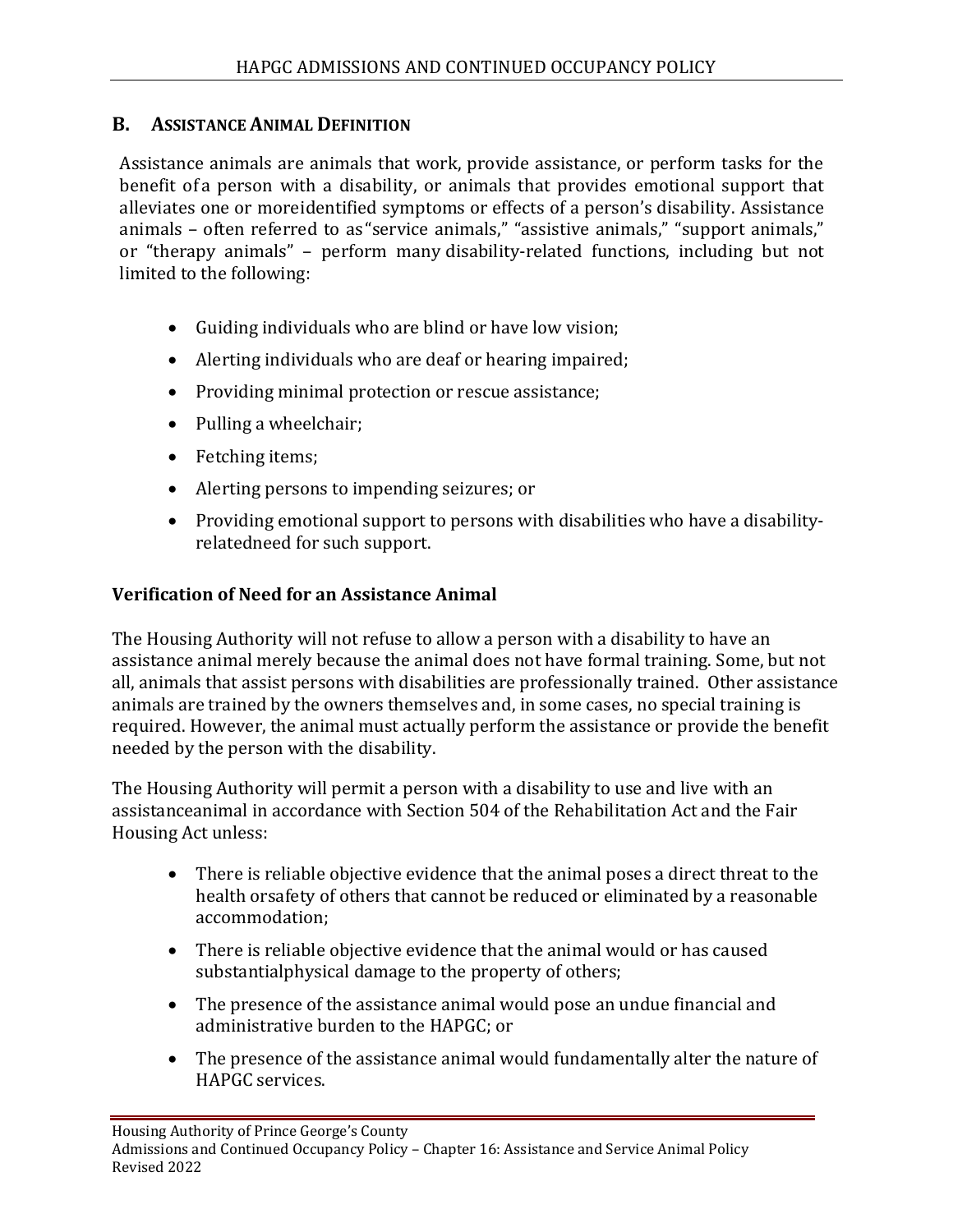Assistance animals are a means to provide a reasonable accommodation for an individual with adisability, but a person with a disability is not automatically entitled to have an assistance animal. Reasonable accommodation requires that there is a relationship between the person's disability and his or her need for the animal.

The Housing Authority of Prince George's County will verify that the individualrequesting the assistance animal is a person with a disability and that the animal is needed to assist with the disability. The person must maintain and care for the assistance animal on his or her own or with the help of family, friends, volunteers, or service providers. As with all other disability- related inquiries, the Housing Authority will not ask about the nature or severity of the resident's disability. However, the Housing Authority will ask for third party verification from a knowledgeable professional.

The U.S. Department of Justice's ADA regulations define "service animal" narrowly as any dogthat is individually trained to do work or perform tasks for the benefit of an individual with a disability, including a physical, sensory, psychiatric, intellectual, or other mental disability.

Regulations specify that "the provision of emotional support, well-being, comfort, or companionship do not constitute work or tasks for the purpose of this definition." Thus, trained dogs are the only species of animal that may qualify as service animals the ADA and emotional support animals are expressly precluded from qualifying as service animals under ADA. An individual's use of a service animal must be handled as a request for reasonable accommodation. Rather, an animal need only meet the definition of "service animal" to be allowed into a coveredfacility.

To determine if an animal is a service animal, the HAPGC shall not ask about the nature or extent of a person's disability but may make two inquiries to determine whether an animal qualifies as a service animal. The HAPGC may ask: (1) Is this a service animal that is required because of a disability? and (2) What work, or tasks has the animal been trained to perform? TheHAPGC shall not require documentation, such as proof that the animal has been certified, trained, orlicensed as a service animal.

The HAPGC may not make the two permissible inquiries set out above when it is readily apparentthat the animal is trained to do work or perform tasks for an individual with a disability. The animal may not be denied access to the facility unless:

- 1. The animal is out of control and its handler does not take effective action to control it;
- 2. The animal is not housebroken (i.e., trained so that, absent illness or accident, the animal controls its waste elimination); or
- 3. The animal poses a direct threat to the health or safety of others that cannot be eliminated or reduced to an acceptable level by a reasonable modification to other policies, practices, and procedures. A determination that a service animal poses a

Housing Authority of Prince George's County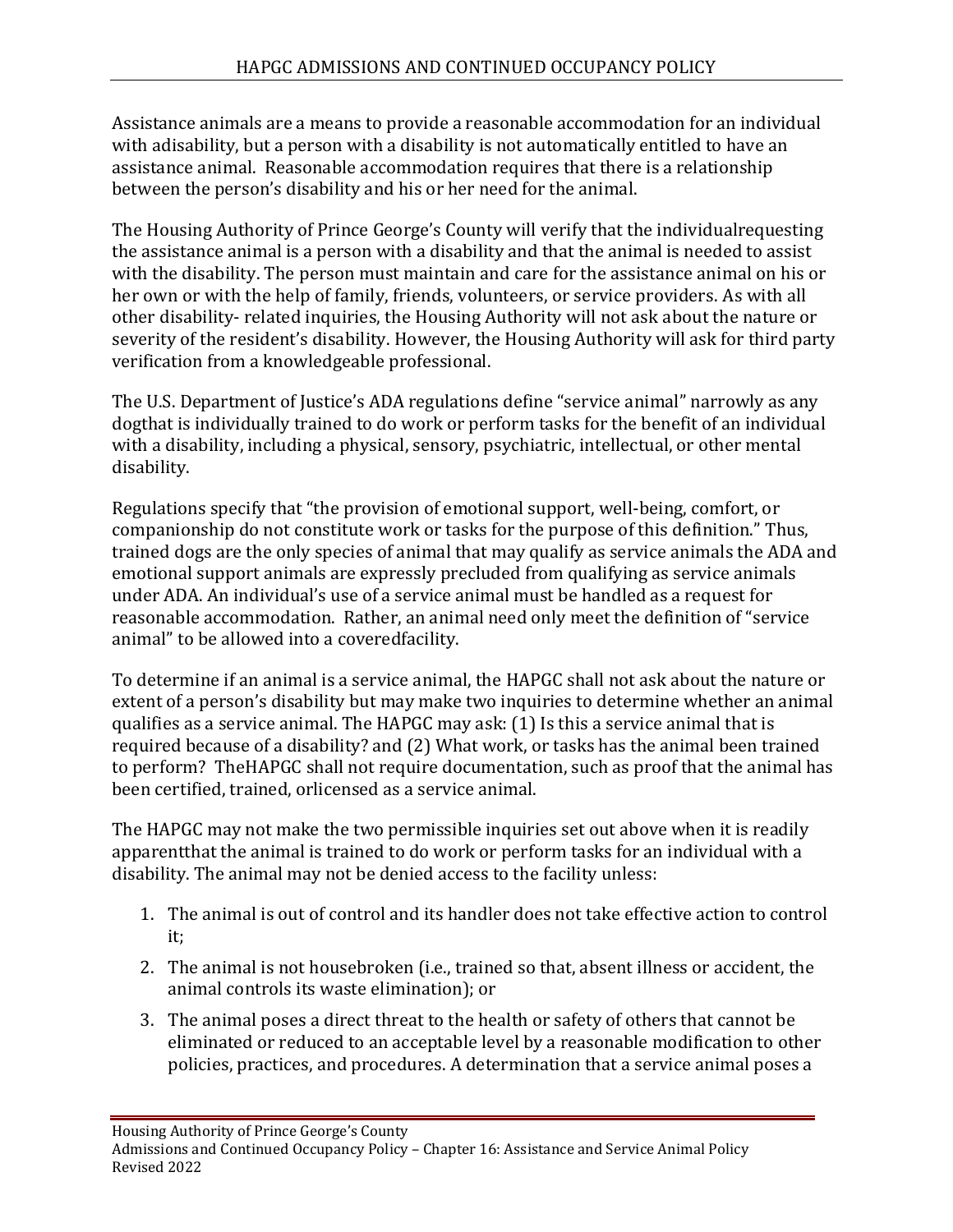direct threat must be based on an individualized assessment of the specific service animal's actual conduct – not on fears, stereotypes, or generalizations.

### **C. REGISTRATION**

Residents must register their assistance animals with property management and receive approval before the assistance animal is brought onto the premises. A resident may request a reasonable accommodation either before or after acquiring the assistance animal. At the time of registration, the resident must submit the following completed documents to the HAPGC Rental Assistance Division:

- 1. Evidence that the assistance animal has received current rabies and distemper inoculations or booster, as applicable.
- 2. For cats and dogs, the resident must provide proof that the animal is spayed/neutered or a letter from a veterinarian giving a medical reason why the procedure cannot be performed.
- 3. A current license issued by the appropriate authority, if applicable by local or state orderor law.
- 4. Third party verification that the resident has a need for and the physical/mental ability toproperly care for the requested assistance animal.
- 5. Persons who are seeking a reasonable accommodation for an emotional support animal will be required to provide documentation from a physician, psychiatrist, social worker, or other mental health professional that the animal provides support that alleviates at leastone of the identified symptoms or effects of the existing disability.

### **Regulations /Rules**

All residents keeping registered assistance animals on the premises shall comply with the following rules. Failure to comply may constitute a lease violation and any remedy under the HAPGC Tenant Lease, ACOP, or law may apply:

- 1. Dogs and cats must be licensed/registered yearly with the local government, if required,and residents must show proof of annual rabies and distemper booster inoculations on request and or during each lease recertification.
- 2. For cats and dogs, the resident must provide proof that the animal is spayed/neutered or a letter from a veterinarian giving a medical reason why the procedure cannot be performed.
- 3. No animal shall be permitted to be loosein yards or any common areas of the Housing Authority properties or kept in storage buildings. No animal shall be tied outside or left unattended. Animals that are not properly restrained may be controlled and taken to the proper authorities. Prompt noticewill be given to the Resident or left at the Resident's address if the Resident is not home.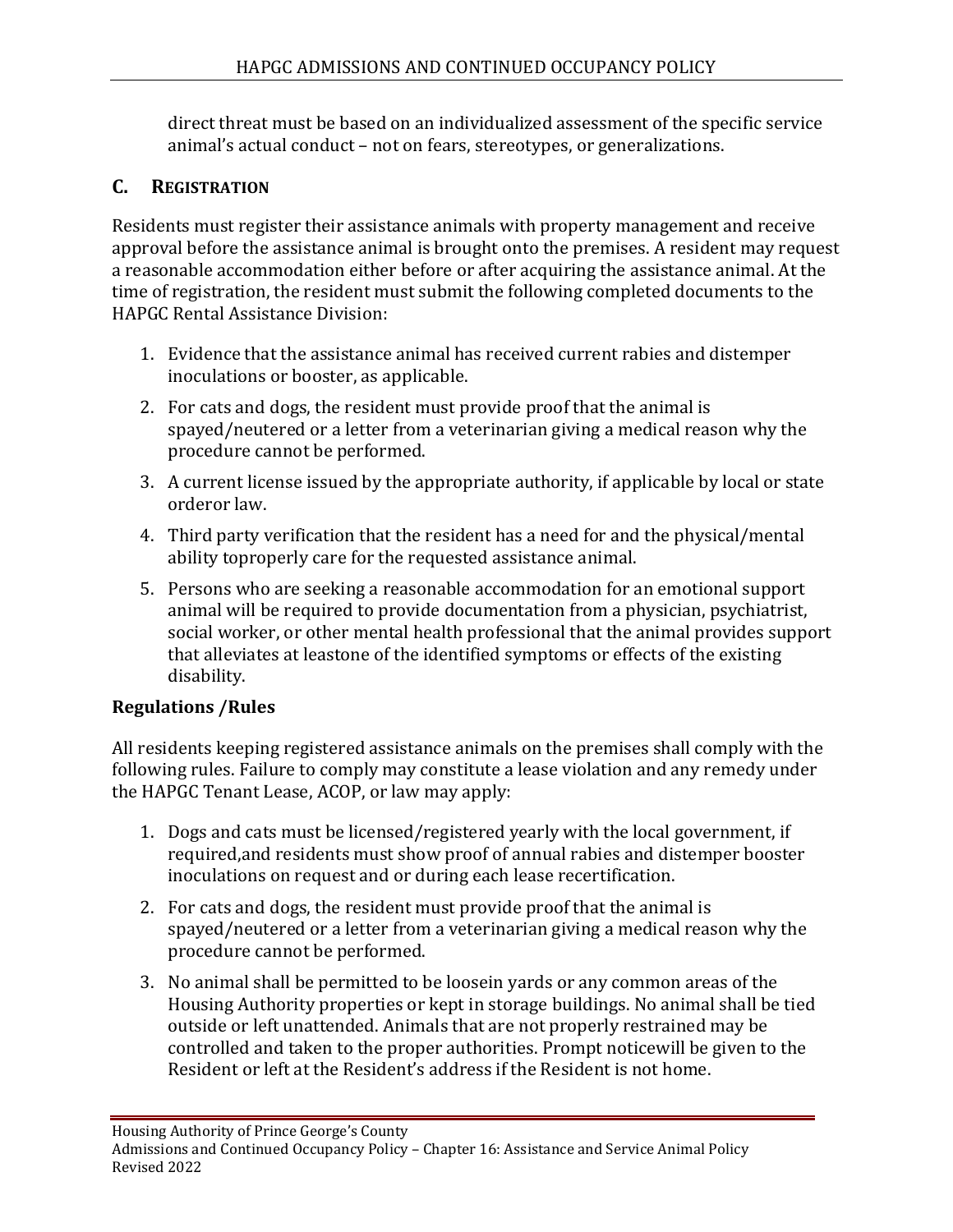- 4. When taken outside the unit, animals must be kept on a leash and controlled by an adult.For animals for which a leash is not used, appropriate animal transport containers are required.
- 5. Residents must restrain assistance animals, as required, when the Housing Authority maintenance workers enter their apartment to perform work orders, during inspections, and when any contractor of the Housing Authority requires entry into their apartment. TheResident shall either be at home or shall have all animals restrained or caged. If a maintenance person enters an apartment where an animal is not leashed or otherwise controlled, maintenance shall not be performed, and Resident shall be advised of the reason maintenance could not be performed. If this same situation occurs, more than three times in a year, the assistance animal at the Housing Authority's discretion may need to be removed from the unit so maintenance work can be completed. Assistance animals that are not properly restrained may be controlled by Housing Authority staff or itsagent and taken to the proper authorities. Prompt notice will be given to the Resident or left at the Resident's address if the Resident is not home. The Housing Authority shall notbe responsible if any animal escapes from the residence due to maintenance, inspections, or other activities of the Housing Authority. No work will be done in a unit where an assistance animal is housed unless the resident is at home to control the assistance animal.
- 6. Birds must be confined to a cage at all times.
- 7. Aquariums must be placed in a safe location in the unit and maintained in a safe and non-hazardous manner.
- 8. Residents shall not permit their animal to disturb, interfere or diminish the peaceful enjoyment of other residents. The term "disturb, interfere and diminish" shall include,but not be limited to barking, howling, chirping, biting, scratching and other like activities.
- 9. Residents are solely responsible for cleaning animal droppings, if any, outside the unit and on Housing Authority property. Droppings/waste must be disposed of by being placedin a plastic sack and then placed in a container outside the building/apartment.
- 10. Residents must provide waterproof and leak proof litter boxes for cat, bird, or other animal waste, which must be kept inside the dwelling unit. Cardboard boxes are not acceptable and will not be approved. Residents must not permit refuse from litter boxes to accumulate or to become unsightly or unsanitary. Litter may not be deposited in sinks,tubs, or toilets.
- 11. Residents shall take adequate precautions and measures necessary to eliminate assistanceanimal odors within or around the unit and shall maintain the unit in a sanitary condition at all times. Such measures shall include, but not are not limited to, regular and frequentdisposal of animal waste in a plastic sack and placement in a container outside the building/apartment and washing of floors and surfaces where animal waste occurs.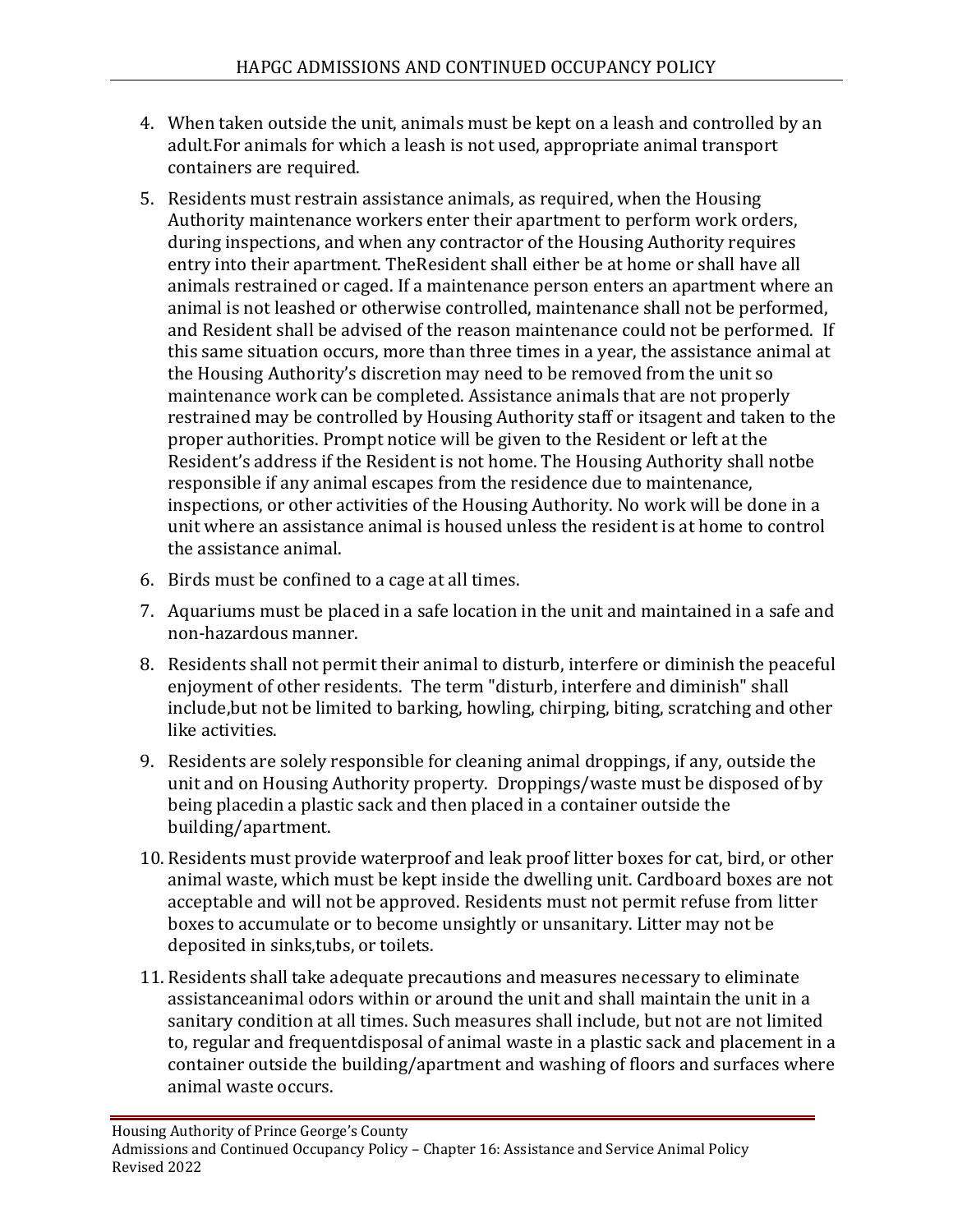- 12. If assistance animals are left unattended for a period of 24 hours or more, the Housing Authority may enter the dwelling unit, remove the animal, and transfer it to the properauthorities, subject to the provisions of State Law and pertinent local ordinances. TheHousing Authority accepts no responsibility for the animal under such circumstances.
- 13. Residents shall not alter their unit or yard in any manner in order to create an enclosurefor any assistance animal.
- 14. Residents are responsible for all damages caused by their assistance animals, includingthe cost of cleaning and replacing finishes, flooring, and/or fumigation of the unit or units.
- 15. If an animal should become destructive, create a nuisance; represent a threat to the safetyand security of other residents, Housing Authority staff or contractor's personnel, or createa problem in the area of cleanliness and sanitation, the Housing Authority will notify the resident, in writing, that the animal must be removed. The written notice will contain thedate by which the animal must be removed, and this date must be complied with by the head of household. This date will be immediate if the animal may be a danger or threat to the safety and security of other residents. The resident may request a hearing, which will be handled in accordance with the Housing Authority's established grievance procedure. Provided, however, the animal must be immediately removed from the unit upon notice during the hearing process if the removal is related to safety and security.
- 16. Residents are responsible for any damage caused by their assistance animals. It is highlyrecommended that assistance animal owners purchase liability insurance that would protect the owner in the event that their assistance animal bites, scratches or in any way harms anyone.
- 17. Should any assistance animal housed by a resident give birth to a litter, the resident shallremove newborn animals from the premises.
- 18. Residents must register their assistance animals with property management and receive approval before the assistance animal is brought onto the premises. As part of the registration process, residents must identify an alternate custodian for assistance animals in the event of resident illness or other absence from the dwelling unit.
- 19. Maintaining an assistance animal in a facility owned and/or operated by the Housing Authority shall be subject to the rules herein. Permission to have an assistance animal may be revoked at any time subject to the Housing Authority Grievance Hearing Procedures, if the animal should become destructive, create a nuisance, represent a threatto safety and security of other residents, or create a problem in the area of cleanliness andsanitation.
- 20. No assistance animal shall be allowed in an apartment prior to the full compliance with the term of this Assistance Animal Policy. Such violation shall be considered a violation of the Lease. Failure to provide timely proof of current license and/or vaccination(s) shall require the immediate removal of the assistance animal until